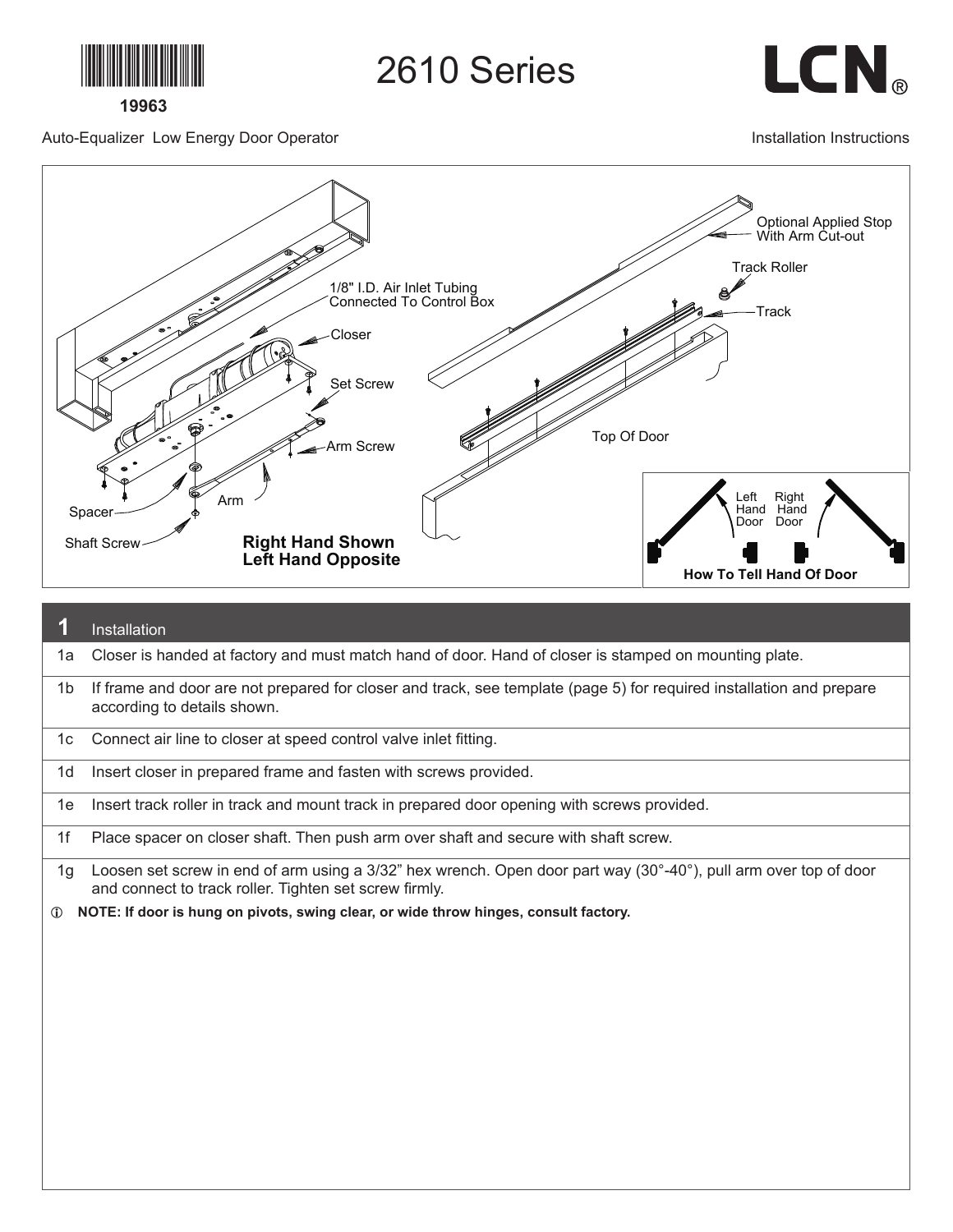| 2                                                                                                                                                            | <b>Closing Force Adjustment</b>                                                                                            | 4            |                                                                                                                                                                                                                                                                                                                                                                                                                                                                                                                                                        | <b>Opening Speed Adjustment</b>                                                                                                                                                                                                                                                                                                                                         |                                    |                                        |  |  |
|--------------------------------------------------------------------------------------------------------------------------------------------------------------|----------------------------------------------------------------------------------------------------------------------------|--------------|--------------------------------------------------------------------------------------------------------------------------------------------------------------------------------------------------------------------------------------------------------------------------------------------------------------------------------------------------------------------------------------------------------------------------------------------------------------------------------------------------------------------------------------------------------|-------------------------------------------------------------------------------------------------------------------------------------------------------------------------------------------------------------------------------------------------------------------------------------------------------------------------------------------------------------------------|------------------------------------|----------------------------------------|--|--|
| See Illustration A.<br>$\mathbb{D}$<br>Closer is shipped with minimum closing power pre-<br>2a<br>set. Adjust CLOSING POWER only if more power is<br>needed. |                                                                                                                            |              | For air pressure regulation, see control box instruction sheet.<br>⊕<br>The door opening speed must be adjusted to suit the<br>4a<br>width and weight of the door. The wider and/or heavier<br>the door, the slower it should open. to determine<br>opening speed, measure door leaf width and weight.<br>If door weight cannot be measured, the weight can<br>be estimated by finding the area of the door (length x<br>width) and multiplying it by the weight per square foot<br>for the door type that is being used as shown below in<br>Table 2. |                                                                                                                                                                                                                                                                                                                                                                         |                                    |                                        |  |  |
| 2b<br>To increase closing power turn spring adjustment<br>screw, using regular screw driver, clockwise. Maximum<br>adjustment is 18 turns.                   |                                                                                                                            |              |                                                                                                                                                                                                                                                                                                                                                                                                                                                                                                                                                        |                                                                                                                                                                                                                                                                                                                                                                         |                                    |                                        |  |  |
| <b>ILLUSTRATION A</b>                                                                                                                                        |                                                                                                                            |              |                                                                                                                                                                                                                                                                                                                                                                                                                                                                                                                                                        | Table 2                                                                                                                                                                                                                                                                                                                                                                 |                                    |                                        |  |  |
|                                                                                                                                                              |                                                                                                                            |              |                                                                                                                                                                                                                                                                                                                                                                                                                                                                                                                                                        | Door Type                                                                                                                                                                                                                                                                                                                                                               |                                    | Weight per Sq. Ft.                     |  |  |
|                                                                                                                                                              |                                                                                                                            |              |                                                                                                                                                                                                                                                                                                                                                                                                                                                                                                                                                        | Solid Core Wood 20 Ga. Flush                                                                                                                                                                                                                                                                                                                                            |                                    | 5.5                                    |  |  |
|                                                                                                                                                              | <b>ATCH SPEED</b><br>❤                                                                                                     |              |                                                                                                                                                                                                                                                                                                                                                                                                                                                                                                                                                        | Hollow Metal Aluminum x 1" Glass<br>Mineral Core Door 16 Ga. Flush                                                                                                                                                                                                                                                                                                      |                                    | 7.0                                    |  |  |
|                                                                                                                                                              | <b>MAIN SPEED</b><br><b>BACKCHECK</b><br>SPEED CONTROL VALVE<br>PRING ADJUSTMENT                                           | $\mathbf{D}$ | Hollow Metal Aluminum x 1" Glass<br>These weights are for 1 3/4" thick doors. If the doors are<br>thicker or thinner, consult door manufacturer for proper<br>weight OR weigh the door.                                                                                                                                                                                                                                                                                                                                                                |                                                                                                                                                                                                                                                                                                                                                                         |                                    |                                        |  |  |
| <b>BACKCHECK</b><br>MAIN<br>SPEED<br>2                                                                                                                       |                                                                                                                            |              | The door opening speed is measured from closed door<br>4b<br>to 80° or backcheck (see closing speed adjustments).<br>At 80°, the edge of a 36" door is approximately 6" from<br>a right angle. (See Illustration C.)                                                                                                                                                                                                                                                                                                                                   |                                                                                                                                                                                                                                                                                                                                                                         |                                    |                                        |  |  |
|                                                                                                                                                              | LATCH<br>SPEED<br><b>CLOSER CONTROL DIAGRAM</b><br><b>ILLUSTRATION B</b>                                                   | 4c           |                                                                                                                                                                                                                                                                                                                                                                                                                                                                                                                                                        | The opening speed control adjusting screw is located<br>near the end of the mounting plate directly below<br>the tubing connections. (See Illustration A). Using a<br>regular screwdriver, turn the speed control clockwise<br>to slow the door speed, counter-clockwise to increase<br>door speed. Set speed to open door from 0° to 80° as<br>shown in Table 3 below. |                                    |                                        |  |  |
| $\boldsymbol{3}$                                                                                                                                             | <b>Closing Speed Adjustment</b>                                                                                            | $\mathbb{O}$ |                                                                                                                                                                                                                                                                                                                                                                                                                                                                                                                                                        | NOTE: These weights are for 1 3/4" thick doors. If the<br>doors are thicker or thinner, consult door manufacturer for<br>proper weight OR weigh the door.                                                                                                                                                                                                               |                                    |                                        |  |  |
| 3a                                                                                                                                                           | Do not allow door to slam into frame.                                                                                      |              |                                                                                                                                                                                                                                                                                                                                                                                                                                                                                                                                                        | <b>ILLUSTRATION C</b>                                                                                                                                                                                                                                                                                                                                                   |                                    |                                        |  |  |
| 3 <sub>b</sub>                                                                                                                                               | A "normal" closing time from 90° open position is 5 to<br>7 seconds, evenly divided between MAIN SPEED and<br>LATCH SPEED. |              |                                                                                                                                                                                                                                                                                                                                                                                                                                                                                                                                                        |                                                                                                                                                                                                                                                                                                                                                                         | 80°                                |                                        |  |  |
| 3c                                                                                                                                                           | Use a 3/32" hex wrench to adjust speed.                                                                                    |              |                                                                                                                                                                                                                                                                                                                                                                                                                                                                                                                                                        |                                                                                                                                                                                                                                                                                                                                                                         |                                    |                                        |  |  |
| 3d                                                                                                                                                           | To slow MAIN SPEED of door, turn regulating screw<br>(nearest closer shaft) clockwise.                                     |              |                                                                                                                                                                                                                                                                                                                                                                                                                                                                                                                                                        |                                                                                                                                                                                                                                                                                                                                                                         |                                    |                                        |  |  |
| 3e                                                                                                                                                           | To slow LATCH SPEED of door, turn regulating screw                                                                         |              |                                                                                                                                                                                                                                                                                                                                                                                                                                                                                                                                                        | <b>A</b> CAUTION A                                                                                                                                                                                                                                                                                                                                                      |                                    |                                        |  |  |
| (nearest latch) clockwise.                                                                                                                                   |                                                                                                                            |              | Do not set door speed faster than chart<br>recommends!                                                                                                                                                                                                                                                                                                                                                                                                                                                                                                 |                                                                                                                                                                                                                                                                                                                                                                         |                                    |                                        |  |  |
|                                                                                                                                                              |                                                                                                                            |              | Table 3                                                                                                                                                                                                                                                                                                                                                                                                                                                                                                                                                |                                                                                                                                                                                                                                                                                                                                                                         |                                    |                                        |  |  |
|                                                                                                                                                              |                                                                                                                            |              | <b>Door Weight</b><br>in Pounds                                                                                                                                                                                                                                                                                                                                                                                                                                                                                                                        |                                                                                                                                                                                                                                                                                                                                                                         | <b>Position</b>                    | Fastest Opening Time in Seconds to 80° |  |  |
|                                                                                                                                                              |                                                                                                                            |              |                                                                                                                                                                                                                                                                                                                                                                                                                                                                                                                                                        | 36"                                                                                                                                                                                                                                                                                                                                                                     | <b>Door Width in Inches</b><br>42" | 48"                                    |  |  |
|                                                                                                                                                              |                                                                                                                            |              | 100 lbs.                                                                                                                                                                                                                                                                                                                                                                                                                                                                                                                                               | 3.0 <sub>sec</sub>                                                                                                                                                                                                                                                                                                                                                      | 3.0 <sub>sec</sub>                 | 3.0 <sub>sec</sub>                     |  |  |
|                                                                                                                                                              |                                                                                                                            |              | 125 lbs.                                                                                                                                                                                                                                                                                                                                                                                                                                                                                                                                               | 3.5 sec                                                                                                                                                                                                                                                                                                                                                                 | 3.5 sec                            | 3.5 <sub>sec</sub>                     |  |  |
|                                                                                                                                                              |                                                                                                                            |              | 150 lbs.                                                                                                                                                                                                                                                                                                                                                                                                                                                                                                                                               | 3.5 sec                                                                                                                                                                                                                                                                                                                                                                 | 3.5 sec                            | 3.5 <sub>sec</sub>                     |  |  |
|                                                                                                                                                              |                                                                                                                            | $^\circledR$ | 200 lbs.<br>heavier door.                                                                                                                                                                                                                                                                                                                                                                                                                                                                                                                              | 4.0 <sub>sec</sub><br>Note: If door width or weight is between the sizes and<br>pounds listed, use time shown for the next wider or                                                                                                                                                                                                                                     | 4.0 sec                            | 4.0 <sub>sec</sub>                     |  |  |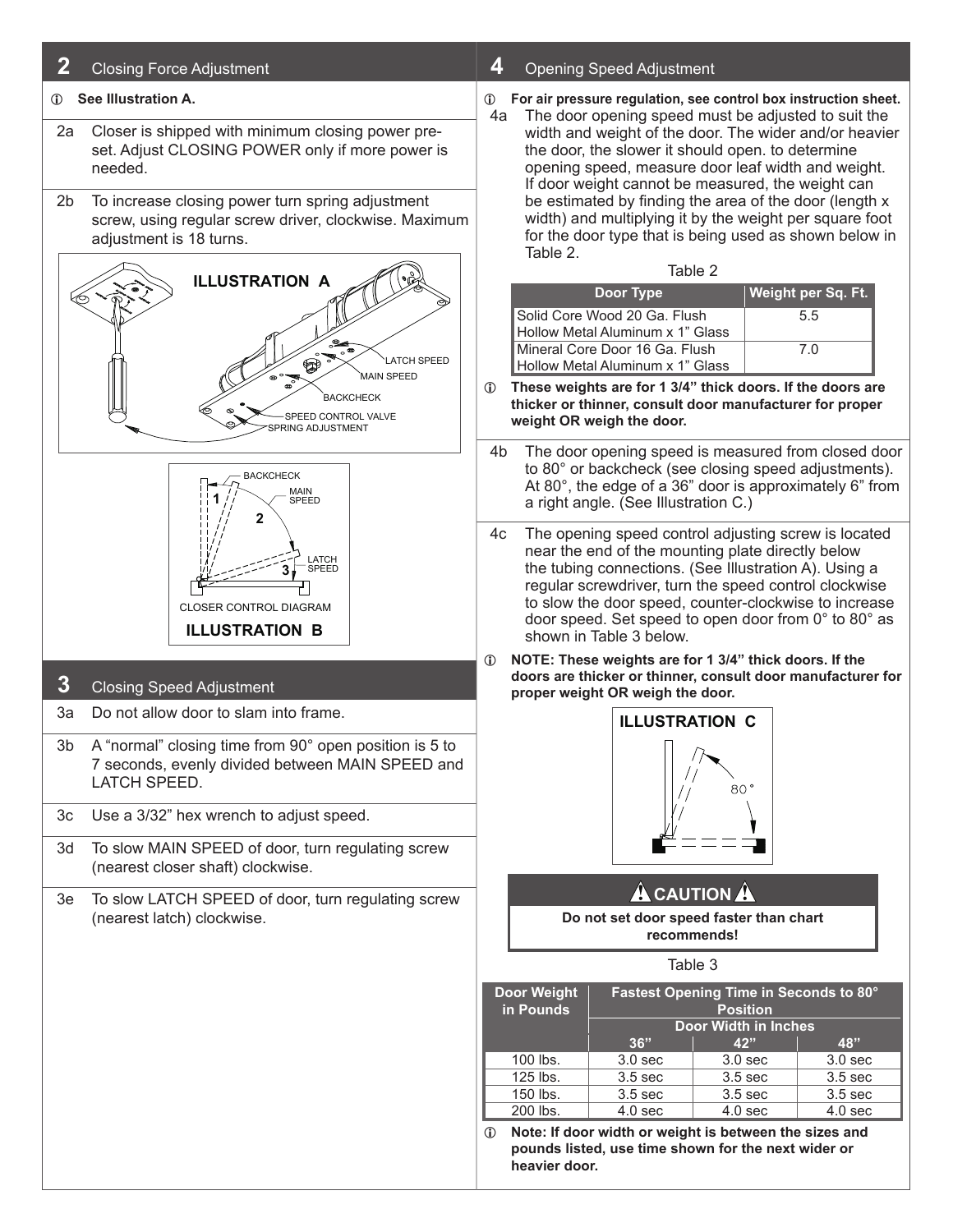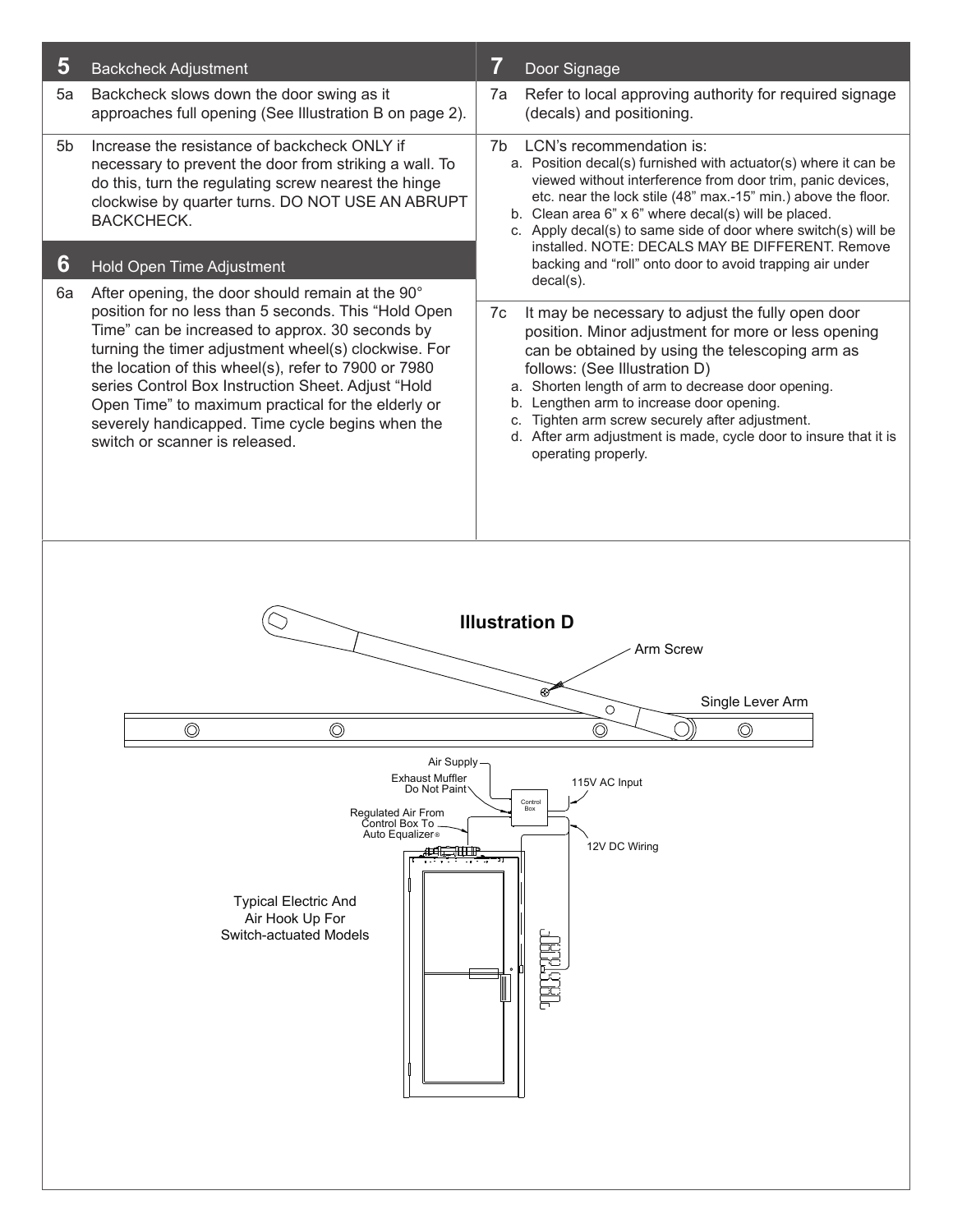

| <b>Parts Lists</b> |                   |                                     |      |                   |                              |  |  |  |  |
|--------------------|-------------------|-------------------------------------|------|-------------------|------------------------------|--|--|--|--|
| Item               | Part Number       | Description                         | Item | Part Number       | Description                  |  |  |  |  |
|                    | 925               | 1/8" I.D. Pneumatic Tubing          | 8    | 2610-159          | <b>Shaft Screw</b>           |  |  |  |  |
| $\overline{2}$     | 2613 or 2614      | LCN switch-Activated Auto Equalizer | 9    | No. 14 x 1"       | Phillips Head Wood Screws    |  |  |  |  |
|                    |                   |                                     |      | No. 1/4-20 x 1/2" | Phillips Head Machine Screws |  |  |  |  |
| 3                  | No. 1/4-20 x 5/8" | Phillips Head Machine Screw         | 10   | 2610-3034         | Track Roller Assy.           |  |  |  |  |
| 4                  | 2610-61           | Spacer                              | 11   | 2610-3038         | Track                        |  |  |  |  |
| 5                  | 2610-3077T        | Arm (Specify L.H. or R.H.)          | 12   | 7900 or 7980      | <b>Control Box</b>           |  |  |  |  |
|                    |                   |                                     |      | <b>Series</b>     |                              |  |  |  |  |
| 6                  | 2610-425          | <b>Set Screw</b>                    | 13   | 920 or 921        | Compressor (Optional)        |  |  |  |  |
|                    | No. 10-24 x 3/8"  | Arm Screw                           | 14   | 2610-155-1        | Decal                        |  |  |  |  |
|                    |                   |                                     |      |                   |                              |  |  |  |  |